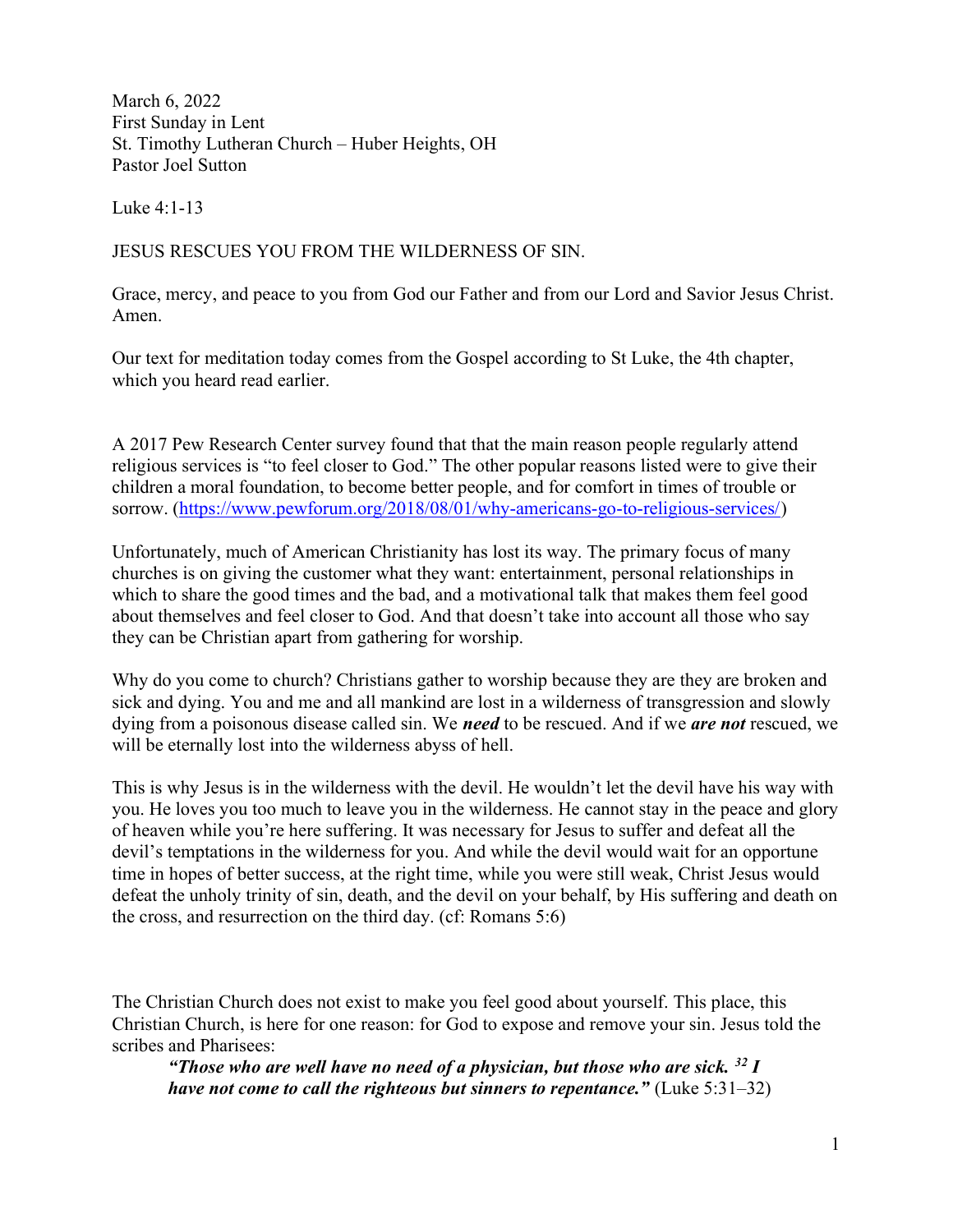That's the only business of the Church. That's why you're here… or least should be. The purpose of the Christian Church is the proclamation of Law and Gospel and the administration of the Sacraments. The Divine Service is not something you do for God. It is God's service to you. It is where our Holy Triune God comes to you and feeds you His lifesaving medication of forgiveness of sins, new life in Christ, and eternal salvation.

Unfortunately, many people who call themselves Christian, don't take sin seriously. But Scripture teaches that you and I and all mankind are enemies of God, each the chief of poor miserable sinners. (cf: Romans 5:8–10; 1 Timothy 1:15) If something is not done, your sin is going to drive you out of heaven and into hell forever where there *will be* weeping and gnashing of teeth. (cf: Luke 13:28) You are infected with the poison of sin and in need of God's divine blood transfusion of deliverance and grace. His Church is the only spiritual hospital for terminally sin-sick people in a suffering and dying world. It is where the great Physician keeps you alive, nourishes, and sustains in faith through His Word and His sacraments. Apart from Christ and His Church you and I are of all people most to be pitied. (cf: 1 Corinthians 15:19)

Scripture also teaches that regardless of how good you have it or how good, pious, and holy you believe yourself to be, sin corrupts and destroys you from the inside. It's woven within the very fabric of your being, festering in your deepest parts and abandons your decaying body in the wilderness of sin and death. (cf: Psalm 51: 5; John 3:6; Romans 5:18)

You feel it in your body and see it in your relationships. Your body is physically deteriorating while your relationships are filled with jealousy and grudges, suspicion, anger and disappointment. If you have ever been sick or had an infection, or ever been rejected, or suffered an accident – these things are not God's judgment on you for specific sins. They are evidence of the sin within you and signs that you live in a wilderness sin. It's on all people, on all creation. They're the DNA and fingerprints that sin leaves on the crime scene of your life. You're lost and dying, wandering in the wilderness forever.

In our Gospel text, it is no accident that Jesus is led by the Holy Spirit into the wilderness to be tempted by the devil. At His baptism, God spoke from the heavens saying:

"You are my beloved Son; with you I am well pleased." (Luke  $3:22$ ) Immediately after His Baptism He is led into the wilderness and the devil goes straight after God's testimony, questioning His Word using the word "if". Satan the accuser, demanded proof.

"... If you are the Son of God, command this stone to become bread." (Luke 4:3) "...*If you...* ... *worship me...* [all of this] will... *be yours.*" (Luke 4:7) "If you are the Son of God, throw yourself down from here... [God's angels will] ... *guard you*. " (Luke 4:9-10)

Satan is good at what he does. He comes to find you in your wilderness. He stalks you and waits until you are weakened and fragile. He finds you when you are tired and beaten down to the point where your emotions are so weak that you're convinced that you are ruined and condemned. Then! That is when Satan puts you on the witness stand as he rattles off his "if" questions: "If there really is a God..." "If God really loved you..."

It's no accident that Jesus is in the wilderness. It's a part of His journey to the cross, a part His of His active obedience for your sake. For forty days, the devil does his worst to the fast-weakened and famished Jesus. But the perfect Jesus isn't swayed by appetite, power, or pride.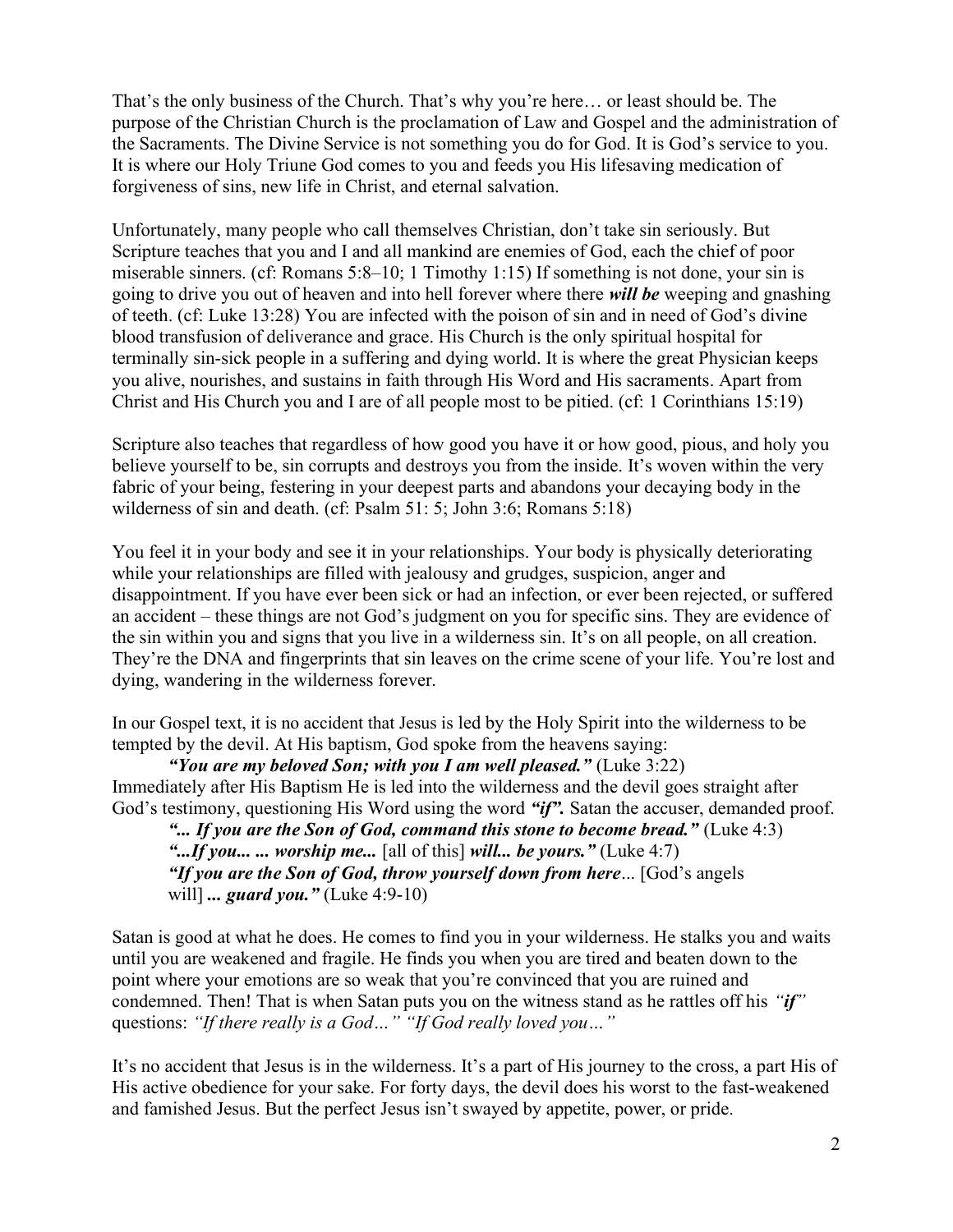It's instructive to notice that the devil only gives conditionally, whereas God always gives unconditionally. The devil must have worship first before he pretends to give what is not his to give. God, however, freely gives His grace unconditionally and is then worshiped. Christian worship is not something you do for God. It is God's service to you. It is where our Holy Triune God comes to you and feeds you His lifesaving medication forgiveness of sins, new life in Christ, and eternal salvation. And because He first serves you, you respond with thanksgiving and praise.

The devil's promises are always lies. He promised Adam and Eve that they would become like God. They didn't. He promised Judas thirty pieces of silver. Judas tried to return the money. And for everything he has promised you, you are still stuck in a wilderness of suffering and pain.

This is why Jesus is in the wilderness with the devil. He wouldn't let the devil have his way with you. He loves you too much to leave you in the wilderness. He cannot stay in the peace and glory of heaven while you are here suffering. So, He comes in the flesh to be with you in your wilderness. Like you, He's alone. Like you, He's thirsty and hungry and miserable. Like you – He too is on His way to die. But He's never sinned. His flesh and bone and heart and soul are pure and holy.

Jesus comes to this barren place – hungry, tempted, and suffering to rescue you from your wilderness. He's not in the wilderness to empathize with you – just so He can say: "This is pretty bad, isn't it?" He's here to do what you can't. He's here to heal your broken heart and to bind up your wounds. (cf: Psalm 147:3) Even while sin wrecks you and death claims you, and you cry out:

"Who will deliver me from this body of death? (Romans  $7:24-25$ ) … you can faithfully proclaim: Thanks be to God through Jesus Christ our Lord!" (Romans 7:24-25)

The message of Jesus' temptation is not that "Jesus went into the wilderness and resisted the devil to be an example of how to resist the devil." It's not to tell you that if Jesus can do it so can you. If that's the message, the devil has already won because he has deceived you into believing that you're a lot better of a person than you really are, with no need of a Savior.

You and I fail in temptation at every point, so someone had to overcome every temptation on our behalf. Christ Jesus is your substitute, not just in His passive obedience of suffering and dying, but also in His perfect active obedience of keeping God's Law perfectly and resisting temptation. Because of His obedience, God forgives your sins and credits you with the righteousness of Christ.

You're saved by the blood of a sinless man. He's the spotless Lamb of God who takes away the sin of the world. (cf: John 1:29) He shed His blood on the cross to pay the price to rescue from your wilderness of your sin. So when Satan comes to you in your desert to attack and tempt you with his conditional offers, you can trust in the unconditional promises of Jesus, who saved you by His perfect obedience, suffering, and death.

When the devil comes in deception, you can trust in Jesus' Word of truth. When death demands your life, you trust in Jesus promise: